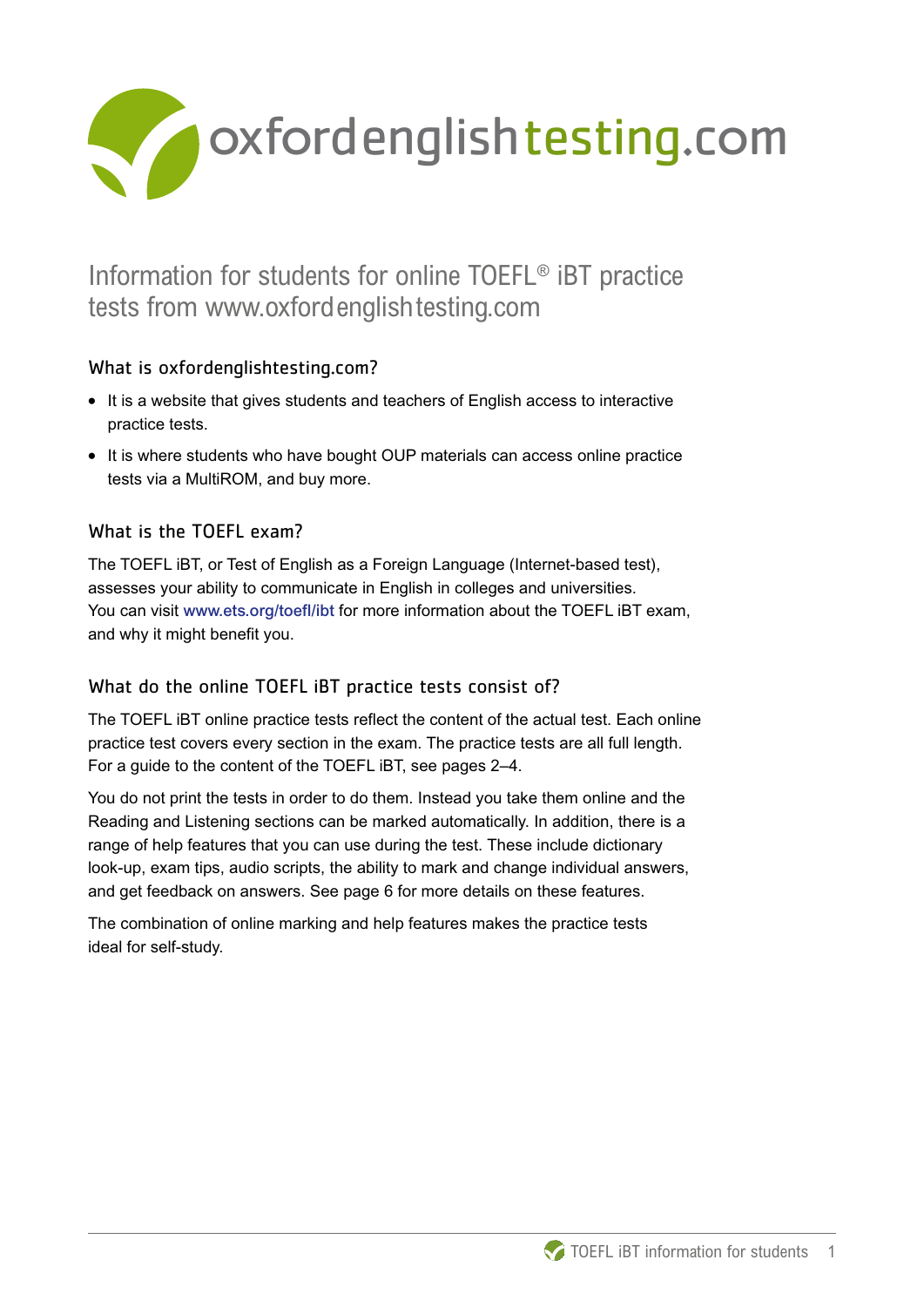# TOEFL® iBT: Content and overview

#### READING SECTION – Academic Reading Skills

The Reading section measures the test taker's ability to understand university-level academic texts and passages. In many academic settings around the world, students are expected to read and understand information from textbooks and other academic material written in English.

| Test section, format, and duration   | <b>Question formats</b>                                                                                                              |
|--------------------------------------|--------------------------------------------------------------------------------------------------------------------------------------|
| <b>READING</b>                       | • questions with four choices and a single answer in                                                                                 |
| • 3-5 passages, 12-14 questions each | traditional multiple-choice format                                                                                                   |
| $\cdot$ 60-100 minutes               | • questions with four choices and a single answer that<br>ask test takers to "insert a sentence" where it fits best in<br>a passage. |
|                                      | • "reading to learn" questions with more than four choices<br>and more than one possible correct answer.                             |

#### LISTENING SECTION – Academic Listening Skills

The Listening section measures the test taker's ability to understand spoken English. In academic settings, students must be able to listen to lectures and conversations. Listening material in the test includes academic lectures and long conversations in which the speech sounds very natural. Test takers can take notes on any listening material throughout the entire test.

| Test section, format, and duration                                                                                     | <b>Question formats</b>                                                                                                                                                  |
|------------------------------------------------------------------------------------------------------------------------|--------------------------------------------------------------------------------------------------------------------------------------------------------------------------|
| <b>LISTENING</b><br>• 4–6 lectures, 6 questions each<br>• 2-3 conversations, 5 questions each<br>$\cdot$ 60-90 minutes | • traditional multiple-choice questions with four answer<br>choices and a single correct answer                                                                          |
|                                                                                                                        | • multiple-choice questions with more than one answer<br>(e.g. two answers out of four or more choices)<br>• questions that require test takers to order events or steps |
|                                                                                                                        | in a process                                                                                                                                                             |
|                                                                                                                        | • questions that require test takers to match objects or text<br>to categories in a chart                                                                                |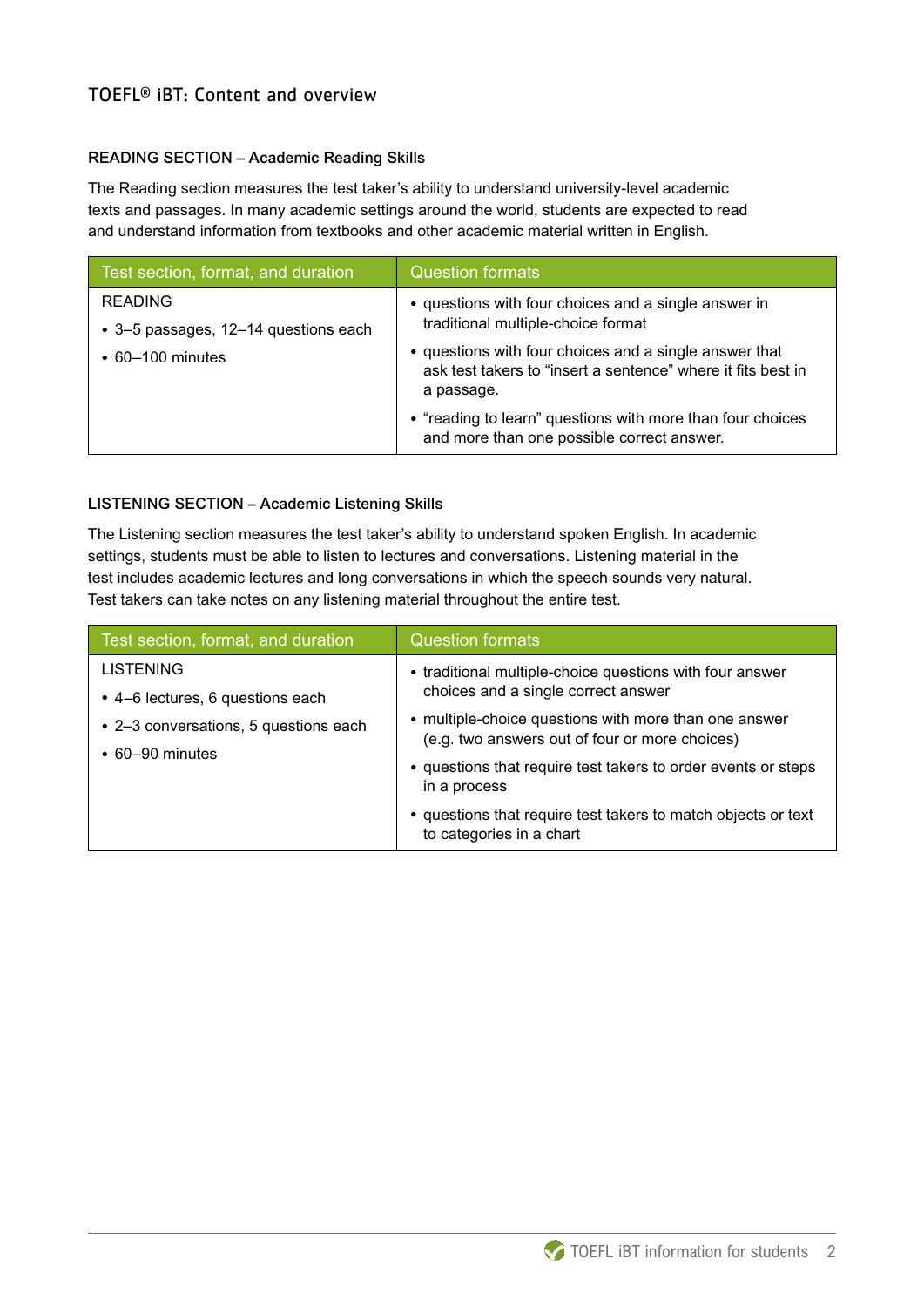### SPEAKING SECTION – Academic Speaking Skills

Students should be able to speak successfully in and outside the classroom. The Speaking section measures the test taker's ability to speak effectively in academic settings.

| <b>Task Type</b>                                        | <b>Task Description</b>                                                                                                                                                                          | Timing                                                          |  |  |
|---------------------------------------------------------|--------------------------------------------------------------------------------------------------------------------------------------------------------------------------------------------------|-----------------------------------------------------------------|--|--|
| <b>Independent Tasks</b>                                |                                                                                                                                                                                                  |                                                                 |  |  |
| 1 Personal<br>Preference                                | This question asks the test taker to express and defend a<br>personal choice from a given category - for example, important<br>people, places, events, or activities that the test taker enjoys. | Preparation time:<br>15 seconds<br>Response time:<br>45 seconds |  |  |
| 2 Choice                                                | This question asks the test taker to make and defend a personal<br>choice between two contrasting behaviors or courses of action.                                                                | Preparation time:<br>15 seconds<br>Response time:<br>45 seconds |  |  |
| <b>Integrated Tasks</b>                                 |                                                                                                                                                                                                  |                                                                 |  |  |
| Read/Listen/Speak                                       |                                                                                                                                                                                                  |                                                                 |  |  |
| 3 Campus<br>Situation                                   | • A reading passage (75-100 words) presents a campus-related<br>issue.                                                                                                                           | Preparation time:<br>30 seconds                                 |  |  |
| Topic: Fit<br>and Explain                               | • A listening passage (60–80 seconds; 150–180 words)<br>comments on the issue in the reading passage.                                                                                            | Response time:<br>60 seconds                                    |  |  |
|                                                         | • The question asks the test taker to summarize the speaker's<br>opinion within the context of the reading passage.                                                                              |                                                                 |  |  |
| 4 Academic<br>Course                                    | • A reading passage (75–100 words) broadly defines a term,<br>process, or idea from an academic subject.                                                                                         | Preparation time:<br>30 seconds                                 |  |  |
| Topic:<br>General/<br>Specific                          | • An excerpt from a lecture (60-90 seconds; 150-220 words)<br>provides examples and specific information to illustrate the<br>term, process, or idea from the reading passage.                   | Response time:<br>60 seconds                                    |  |  |
|                                                         | • The question asks the test taker to combine and convey<br>important information from the reading passage and the<br>lecture excerpt.                                                           |                                                                 |  |  |
| Listen/Speak                                            |                                                                                                                                                                                                  |                                                                 |  |  |
| 5 Campus<br>Situation<br>Topic:<br>Problem/<br>Solution | • The listening passage (60-90 seconds; 180-220 words)<br>is a conversation about a student-related problem and two                                                                              | Preparation time:<br>20 seconds                                 |  |  |
|                                                         | possible solutions.<br>• The question asks the test taker to demonstrate an<br>understanding of the problem and to express an opinion about<br>solving the problem.                              | Response time:<br>60 seconds                                    |  |  |
| 6 Academic<br>Course<br>Topic:<br>Summary               | • The listening passage is an excerpt from a lecture (90-120<br>seconds; 230-280 words) that explains a term or concept and<br>gives concrete examples to illustrate that term or concept.       | Preparation time:<br>20 seconds                                 |  |  |
|                                                         | • The question asks the test taker to summarize the lecture and<br>demonstrate an understanding of the relationship between the<br>examples and the overall topic.                               | Response time:<br>60 seconds                                    |  |  |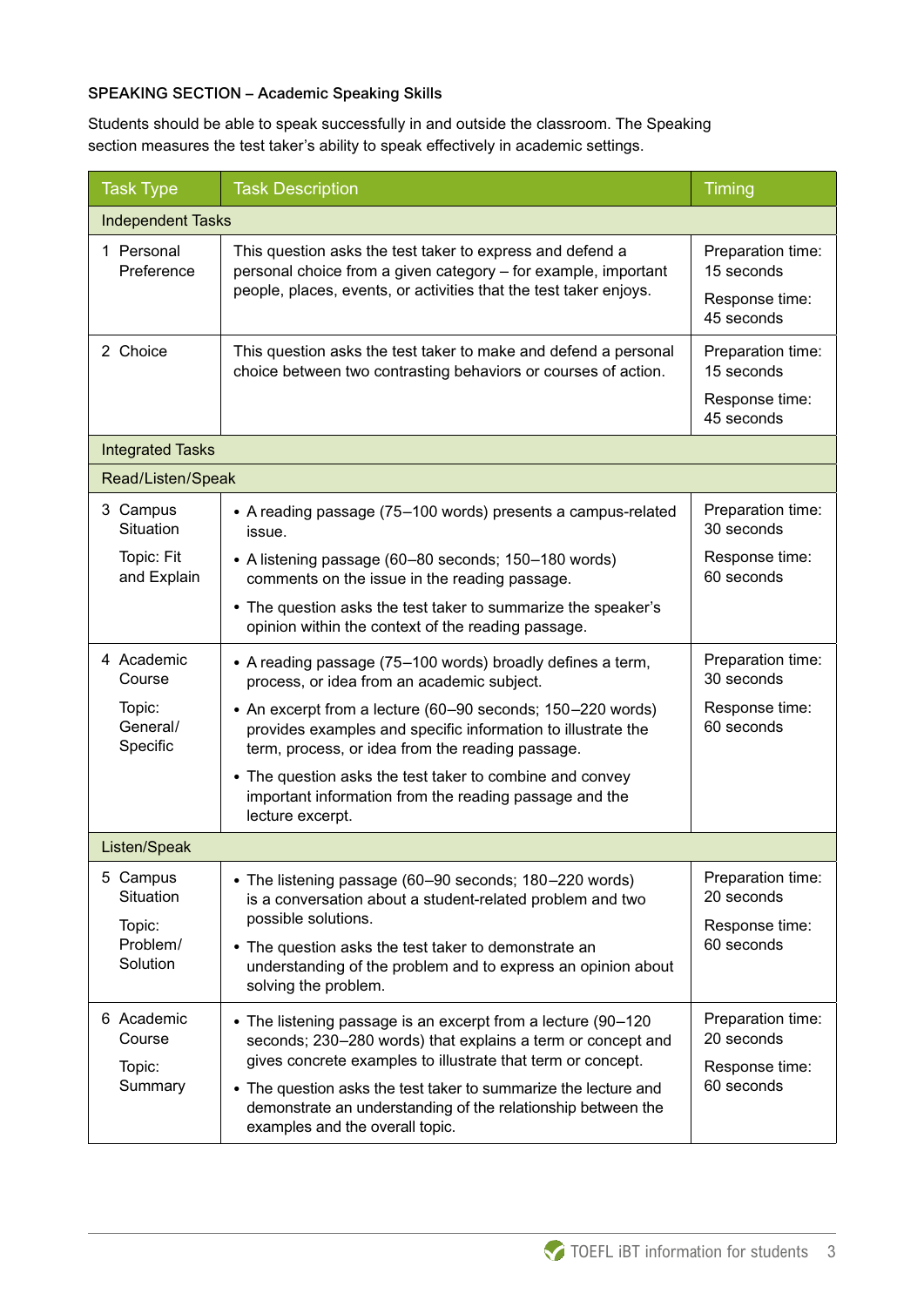### WRITING SECTION – Academic Writing Skills

In all academic situations where writing in English is required, students must be able to present their ideas in a clear, well-organized manner. The Writing section measures the test taker's ability to write in an academic setting.

| <b>Task Type</b>                                                        | <b>Task Description</b>                                                                                                                                                                                                                                                                                                                          |
|-------------------------------------------------------------------------|--------------------------------------------------------------------------------------------------------------------------------------------------------------------------------------------------------------------------------------------------------------------------------------------------------------------------------------------------|
| Task 1: Integrated Writing Task<br>Read/Listen/Write                    | • Test takers read a short text of about 230-300 words<br>(reading time, 3 minutes) on an academic topic.                                                                                                                                                                                                                                        |
|                                                                         | • Test takers may take notes on the reading passage.                                                                                                                                                                                                                                                                                             |
| Time: 20 minutes                                                        | • Test takers listen to a speaker discuss the same topic<br>from a different perspective.                                                                                                                                                                                                                                                        |
|                                                                         | • The listening passage is about 230-300 words long<br>(listening time, 2 minutes).                                                                                                                                                                                                                                                              |
|                                                                         | • The listening passage provides additional information that<br>relates to points made in the reading passage. Test takers<br>may take notes on the listening passage.                                                                                                                                                                           |
|                                                                         | • Test takers write a summary in connected English prose<br>of important points made in the listening passage, and<br>explain how these relate to the key points of the reading<br>passage. Suggested response length is 150-225 words;<br>however, there is no penalty for writing more, as long as<br>it is in response to the task presented. |
| Task 2: Independent Writing<br>Writing from Experience and<br>Knowledge | • Test takers write an essay that states, explains, and<br>supports their opinion on an issue. An effective essay will<br>usually contain a minimum of 300 words; however, test<br>takers may write more if they wish.                                                                                                                           |
| Time: 30 minutes                                                        | • Test takers must support their opinions or choices, rather<br>than simply list personal preferences or choices.                                                                                                                                                                                                                                |
|                                                                         | • Typical essay questions begin with statements such as:                                                                                                                                                                                                                                                                                         |
|                                                                         | Do you agree or disagree with the following statement?<br>Use reasons and specific details to support your answer.                                                                                                                                                                                                                               |
|                                                                         | Some people believe X. Other people believe Y. Which<br>of these two positions do you prefer/agree with? Give<br>reasons and specific details.                                                                                                                                                                                                   |

Used by permission of Educational Testing Service, the copyright owner. No endorsement of this publication and/or website by ETS should be inferred.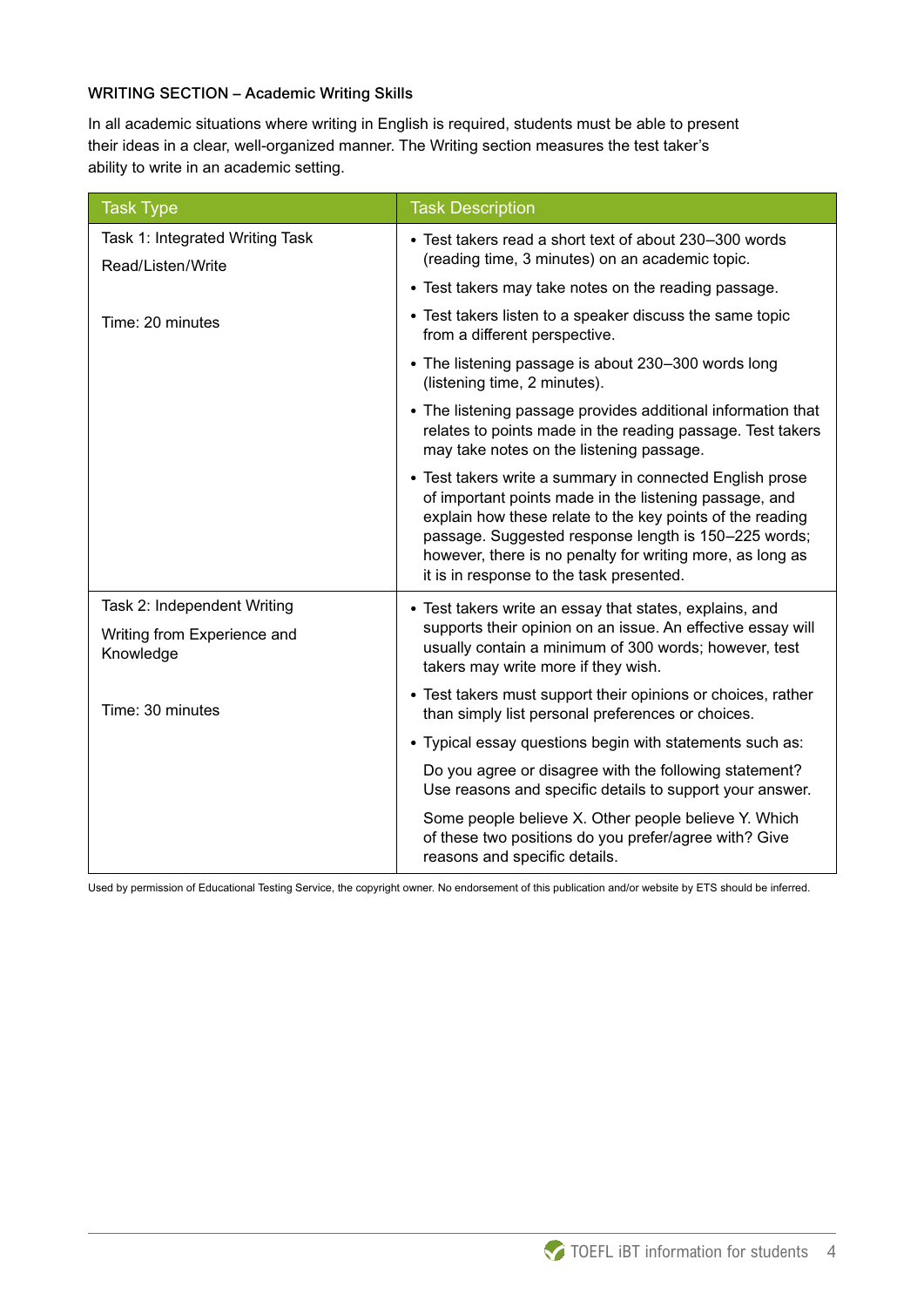## How do I do a practice test?

You can do a practice test wherever you have access to a computer and the Internet. You will need an e-mail address and to be online when you do the tests. There is a demo about the practice tests on the homepage. Instructions on how to take a test can be found in the Quick-start guide for students on your **My study space** screen. For further details about system requirements, see page 7. You have access to the test for 365 days from the time you pay, or put your MultiROM into the computer and register. After 365 days you will have to submit the test for final marking.

You do not have to do the whole test at one time. You can answer and then mark a question, a set, a section, or the whole test. All your answers are automatically saved when you leave the site, and you can come back to the test at any time. You can also skip questions and come back to them later.

You can monitor your progress via the **Test Overview**, which records questions not attempted, attempted but not marked, right and wrong answers, and questions that cannot be marked automatically. You can also print the **Test Overview** and **Results** page.

When doing the Listening section, you can start, stop, and repeat the audio as many times as you like. If you still find it difficult to understand the audio, you can read or print an audio script after you have attempted the questions. If you need to control the volume of the audio please use the controls on your computer to do so.

The testing site has a **Dictionary look-up facility**. Just double-click on any word in the test and get a definition from the *Oxford ESL Dictionary*.

## Marking the practice test

The system can automatically mark the Reading and Listening sections. You can read and print **Feedback** for answers, if you mark the questions as you go. The **Feedback** gives explanations of the correct and incorrect answers.

The system cannot automatically mark the Speaking section. You can see all parts of the Speaking section online and to help you practice, we have included **Useful language** on the website for each task. Ask a fellow student to practice with you. If your teacher would like to do a Speaking section with you, you can download and print the entire Speaking section via the link from the **Learning resources** section of the **My Tests** page. You can enter your marks for the Speaking test on your **Results** page.

The Writing tasks also cannot be marked automatically. You have the choice of printing them or e-mailing them for your teacher to mark. You can then enter the marks on your **Results** page. You can do this after you have submitted all your answers for final marking. You can read or print off a **Sample answer** for each writing task to help you understand what is expected of you.

If you do not enter Writing or Speaking marks, the marking scheme will take this into account.

The test result you see includes scores for the separate skills and a total score. Go to the **Resources** tab to see a score conversion chart.

It is very important to remember that these are practice tests, not the real exam, and so your final mark will only be an indication of how you might perform in the real exam.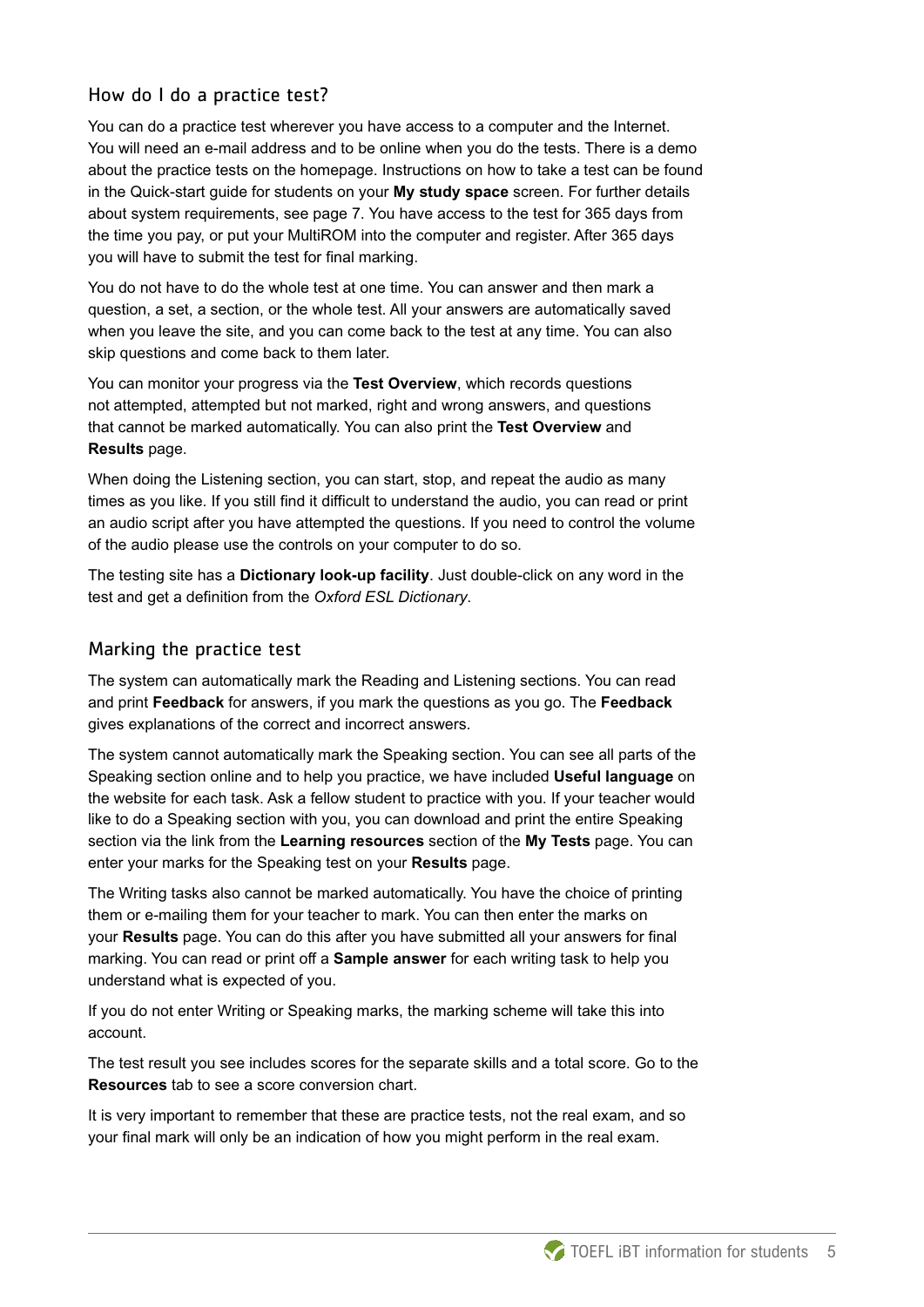# What help is available while I do the test?

| <b>Test tips</b>                                                | You can see a Tip on how to answer every type of question.                                                                                                                                                                                                                                                                                                                                                                                                                                                                                                                                                                                 |
|-----------------------------------------------------------------|--------------------------------------------------------------------------------------------------------------------------------------------------------------------------------------------------------------------------------------------------------------------------------------------------------------------------------------------------------------------------------------------------------------------------------------------------------------------------------------------------------------------------------------------------------------------------------------------------------------------------------------------|
| Dictionary look-up                                              | You can look up the meaning of any English word in the practice test.<br>Just double click it and a definition will pop up from the Oxford ESL<br>Dictionary. You will need to have pop-up windows enabled.                                                                                                                                                                                                                                                                                                                                                                                                                                |
| Instant marking and feedback                                    | When you have answered a question in the Reading or Listening<br>sections, you can mark it immediately to see whether you got it right.<br>You can then get Feedback to find out why it was right or wrong. You<br>can print the feedback if you wish. Understanding why you answered<br>a question incorrectly helps you think more clearly about a similar<br>question next time.                                                                                                                                                                                                                                                        |
| Change your answer                                              | You can go back and try to answer the question again as many times<br>as you like.                                                                                                                                                                                                                                                                                                                                                                                                                                                                                                                                                         |
| Save and come back later                                        | You do not have to complete a section or test at one time. Your<br>answers are saved as you take the test and kept when you log out. You<br>can come back to it at any time. You have 365 days before you have to<br>submit the practice test for final marking. The My tests page tells you<br>when the test expires.                                                                                                                                                                                                                                                                                                                     |
| Mark individual answers, a set,<br>a section, or the whole test | However much you have done of the practice test, you can mark it and<br>see how well you are doing. The Reading and Listening sections are<br>marked automatically.                                                                                                                                                                                                                                                                                                                                                                                                                                                                        |
| Audio scripts                                                   | These are available for all parts of the Listening section and for the<br>integrated tasks in the Speaking and Writing sections. Reading the<br>Audio script will help you understand anything you did not understand<br>when you were listening to them. You can also print the audio scripts.                                                                                                                                                                                                                                                                                                                                            |
| Sample answers for questions<br>in the Writing section          | You can see Sample answers after you have written your own<br>response. The sample answers have been written by real students,<br>and will give you a good idea of what is expected. The answers contain<br>incorrectly spelt words that can't be found in the dictionary look-up.<br>What you write will not be marked automatically. If you would like<br>your teacher to mark it, you can print it off to give to them or e-mail it<br>to them. When they have marked it, you can enter the mark on your<br>Results page. It does not matter if you do not enter a mark. The final<br>marks will be adjusted to take that into account. |
| Useful language for the<br>Speaking section                     | There is guidance and support to help you practice the Speaking<br>section. You can print the Speaking section from the Resources page,<br>and ask your teacher to do the Speaking section with you. As with<br>the Writing section, you can enter the mark your teacher gives you.<br>However, even if you do not, your final marks will be adjusted to take<br>that into account.                                                                                                                                                                                                                                                        |
| Results page                                                    | You will see your score by section and set and as a percentage.<br>Remember this is a practice test and you will only get an indication of<br>what your score may be in the actual TOEFL test.                                                                                                                                                                                                                                                                                                                                                                                                                                             |
| Try sample questions first                                      | You can try out a short version of a practice test before you do a real<br>one. The sample questions allow you to find out how to use a test<br>before you start. The samples are available in the Online shop, or by<br>clicking the link to Try a free sample on the homepage.                                                                                                                                                                                                                                                                                                                                                           |